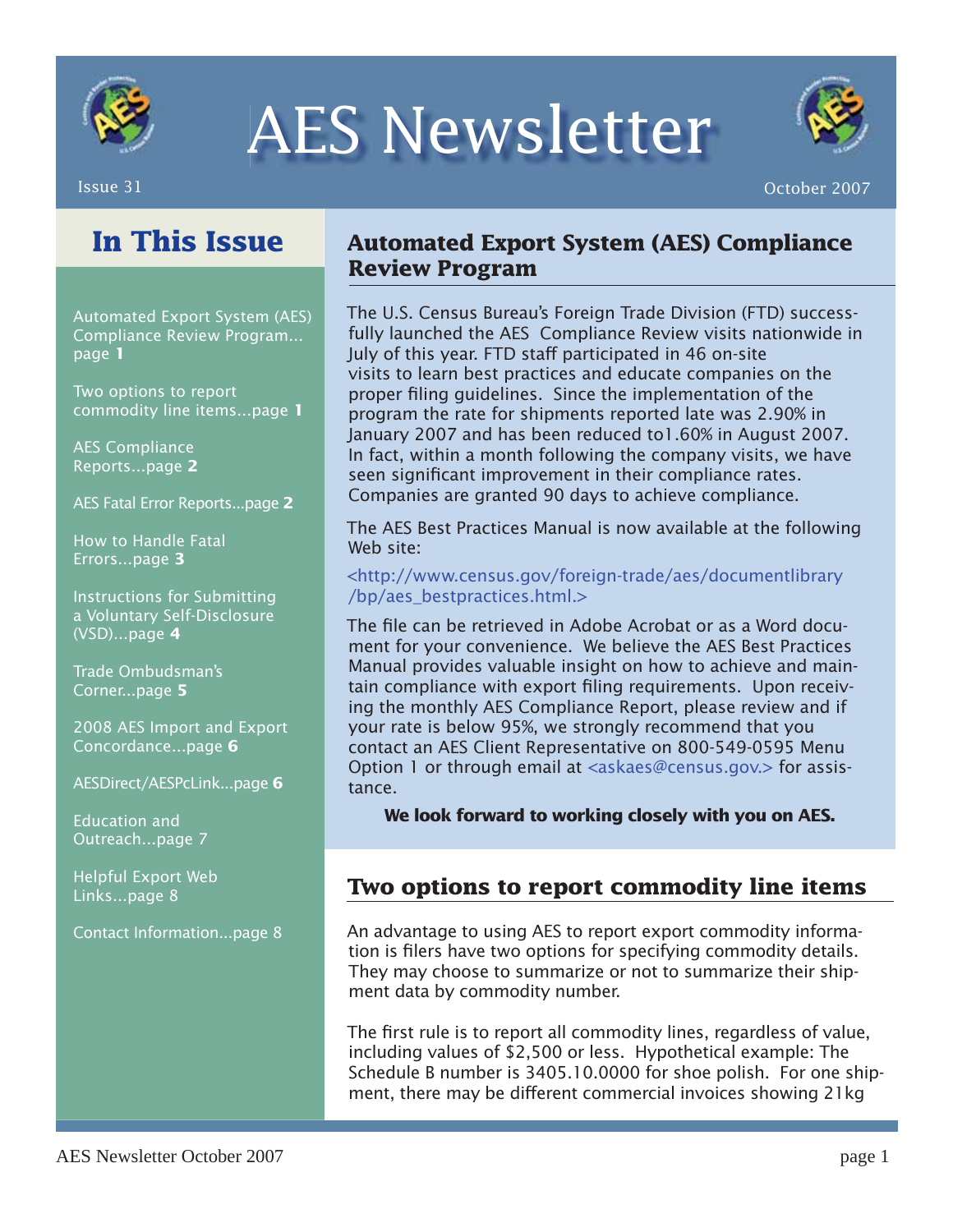@ \$1500; 15kg @ \$1000; 10 kg @ \$500 and 40 kg @ \$3000. In this example, each line of data is entered as an individual commodity line item, without the tedious task of summarizing all values.

### Note: the \$2,500 filing exemption only applies to shipment data summarized by individu**al commodity number.**

The second rule is to report at summary level. Using the previous example of Shoe Polish, instead of reporting multiple commodity lines for the same Schedule B number, you would only report one line item for shoe polish showing 86 kg  $\omega$  \$6,000.

Filers choosing not to summarize their shipment data by commodity number must report this way for all their shipments. They cannot choose to report both ways. Authorized agents of U.S. Principal Parties in Interest (USPPIs) reporting export commodity information in AES must file consistently for each separate USPPI.

### **AES Compliance Reports**

The U.S. Census Bureau monitors and reviews data filed through AES for quality and timeliness. In addition, the Census Bureau's Foreign Trade Division sends monthly Compliance Reports, and contacts filers as needed.

On each AES Compliance Report, a compliance rate is calculated for the current statistical month. The compliance rate is calculated by dividing the Number of Compliance Alerts (designated on the report) by the Number of Shipments, subtracted from 100%.

For example: ANY COMPANY E-mail: <employee@anycompany.com>

Number of Shipments for October 2007: 100 Shipments with compliance alerts for October 2007: 3

Compliance rate for October 2007: 97.00 %

If your Compliance Rate is below 95%, we strongly recommend that your company implement measures to improve its compliance rate level and prevent or correct identified problem areas. The AES Compliance Report will be one of the tools used to identify companies for the AES Compliance Review Program visits.

For AES Compliance Report details, which include a list and description of all response codes that appear on the AES Compliance Report, please link to: <http://www.census.gov/foreign-trade/aes/documentlibrary/aescompliancereport.html>

### **AES Fatal Error Reports**

Another critical issue for maintaining AES compliance is to correct all fatal errors promptly. To assist you in doing this, the AES Branch sends out bimonthly Fatal Error Reports to filers showing their unresolved fatal errors. Under 15 CFR part 30.64, AES filers are required to correct fatal errors prior to exportation of the merchandise or prior to the tenth day after exportation if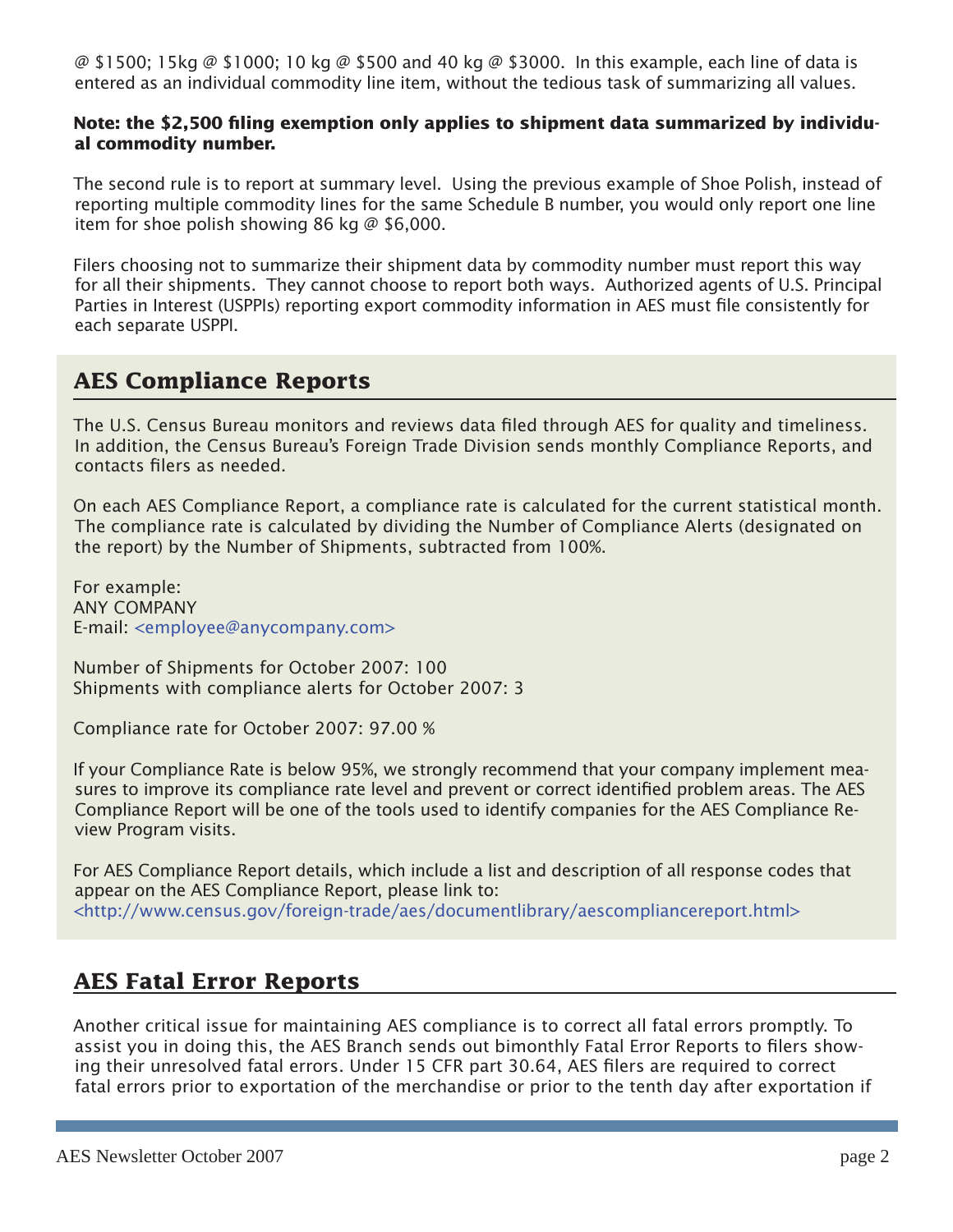the U.S. Principal Party in Interest (USPPI) is an approved postdeparture (Option 4) filer. An AES export transaction receiving a fatal error is rejected by AES and an Internal Transaction Number (ITN) is not generated. Without the ITN, the transaction has not been accepted, and the filer has not met their reporting requirement.

It is the filer's responsibility to ensure that all AES transactions filed receive an ITN.

If a company continues to be noncompliant after repeated warnings, it may be subject to fines, seizures, and/or penalties or revocation of its AES filing privileges.

The Fatal Error Report provides a list of shipment reference numbers and the corresponding fatal condition(s) for each shipment.

### **How to Handle Fatal Errors**

- Retrieve the transaction using the shipment reference number listed on the report. Correct the problem that is causing the fatal error. Resubmit the transaction again under the same shipment reference number. Wait to receive your ITN from AES assuring that the transaction was accepted.
- If you have already corrected the error and received the ITN for the shipment reference number listed on the report, do not retransmit again unless you need to make further corrections to the shipment.
- Duplicating a shipment reference number within a 5-year period will produce an additional fatal error. In this case you should resubmit the shipment using a new, unique reference number. Do not attempt to delete the original submission as this will generate another fatal error.
- In some cases, you will need to identify the cause of the error. For example, response code 835—Value of Goods Too High for Commodity—may reflect a keying error in the value of the goods or the goods may be misclassified. Detailed information on resolving fatal errors, is available from the following website— <www.census.gov/foreign-trade/redirects/aestir-appendix-a.html>
- Open the "AESTIR Appendix A" document.
- Select EDIT: FIND from the file menu or press CTRL F on your keypad.
- Type your fatal error code in the text box and click the "FIND NEXT" button.
- Read the resolution for the response code text to help you correct the error.
- If you need assistance with resolving fatal errors, please contact a Census Bureau AES Client Representative by e-mail at <ftd.aes.fatal.reports@census.gov> or by phone at— 800-549-0595 Menu Option 1.
- When you call, please have available:
	- An ITN for a prior shipment. •
	- The shipment reference number(s) you wish to discuss. •

**Remember:** When a fatal error is received the ITN is not generated. Without the ITN, the transaction has NOT been accepted, and the filer has not met their reporting requirement.

### **DO NOT Ignore the Fatal Error Report!**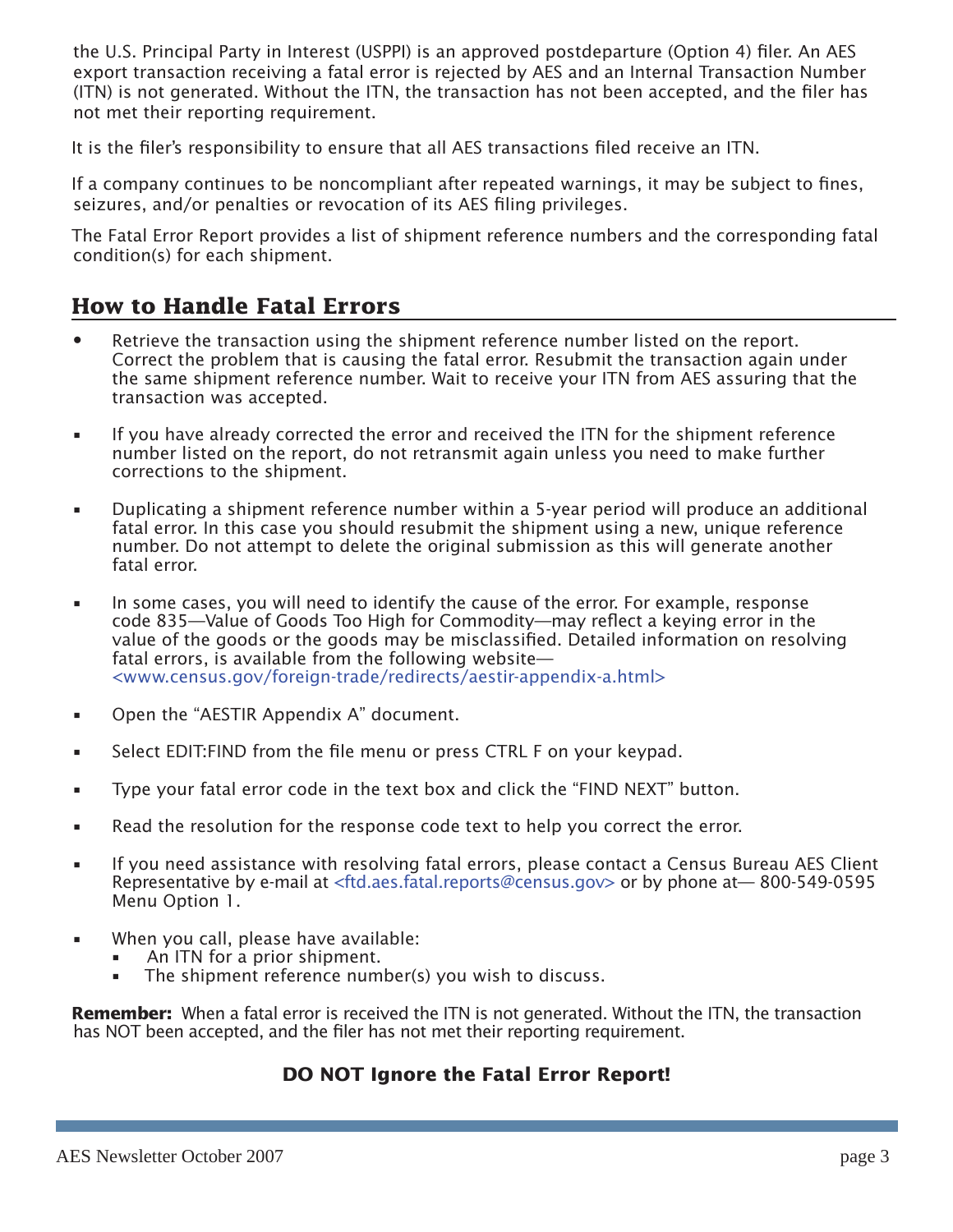### **Instructions for Submitting a Voluntary Self-Disclosure (VSD)**

The Census Bureau strongly encourages companies, without prompting from other Federal agencies, to discover, disclose, and correct potential violations of the FTSR. Identifying possible causes of incidents or practices will address noncompliance issues and encourage you to pursue compliance with due diligence. A VSD must be made when information was not reported or when incorrect information was provided (whether deliberate or unintentional).

A VSD cannot be used to report a correction to a shipment. Shipments must be filed based on the information known at the time of export. If that information changes after the export, corrections/ amendments must be made to the transaction information in the AES/SED. See Section 30.64 of the FTSR for instructions on making corrections. Furthermore, shipments must be corrected as soon as possible, whether prior to or after submission of the VSD.

Follow these steps to submit a VSD:

 $(1)$  Initial notification. The disclosure must be made promptly after knowledge of the error(s). The individual making the disclosure must do so with full knowledge and authorization of the firm's senior management. The initial notification must be in writing and be sent to the address in  $(4)$ below. The notification must include the name of the person making the disclosure and a brief description of the suspected violations. The notification must describe the general nature and extent of the violations.

**Note:** Also, disclosure must be made of suspected violations that involve export of items controlled, licensed, or otherwise subject to the jurisdiction by a department or agency of the Federal Government. These disclosures must be made to the appropriate Federal department or agency, in addition to the VSD required by the Census Bureau.

- (2) Narrative account. The narrative account must include:
	- (i) The kind of violation involved, for example, failure to file, failure to correct fatal errors, failure to file timely corrections,
	- (ii) Describe all FTSR-mandated information that was either unreported or reported incorrectly,
	- (iii) An explanation of when and how the violations occurred,
	- (iv) The complete identities and addresses of all individuals and organizations, whether foreign or domestic, involved in the activities giving rise to the violations,
	- (v) Describe corrective measures applied to resolve violations that occurred, and
	- (vi) A description of any mitigating circumstances.
- (3) AES Information. Report all data required under the FTSR that was not previously reported or was reported incorrectly.
- (4) Where to make a VSD. The information constituting or pertaining to VSD may be submitted to:

 Chief, Foreign Trade Division U.S. Census Bureau 4600 Silver Hill Road, Room 6K032 Washington, D.C. 20233-6700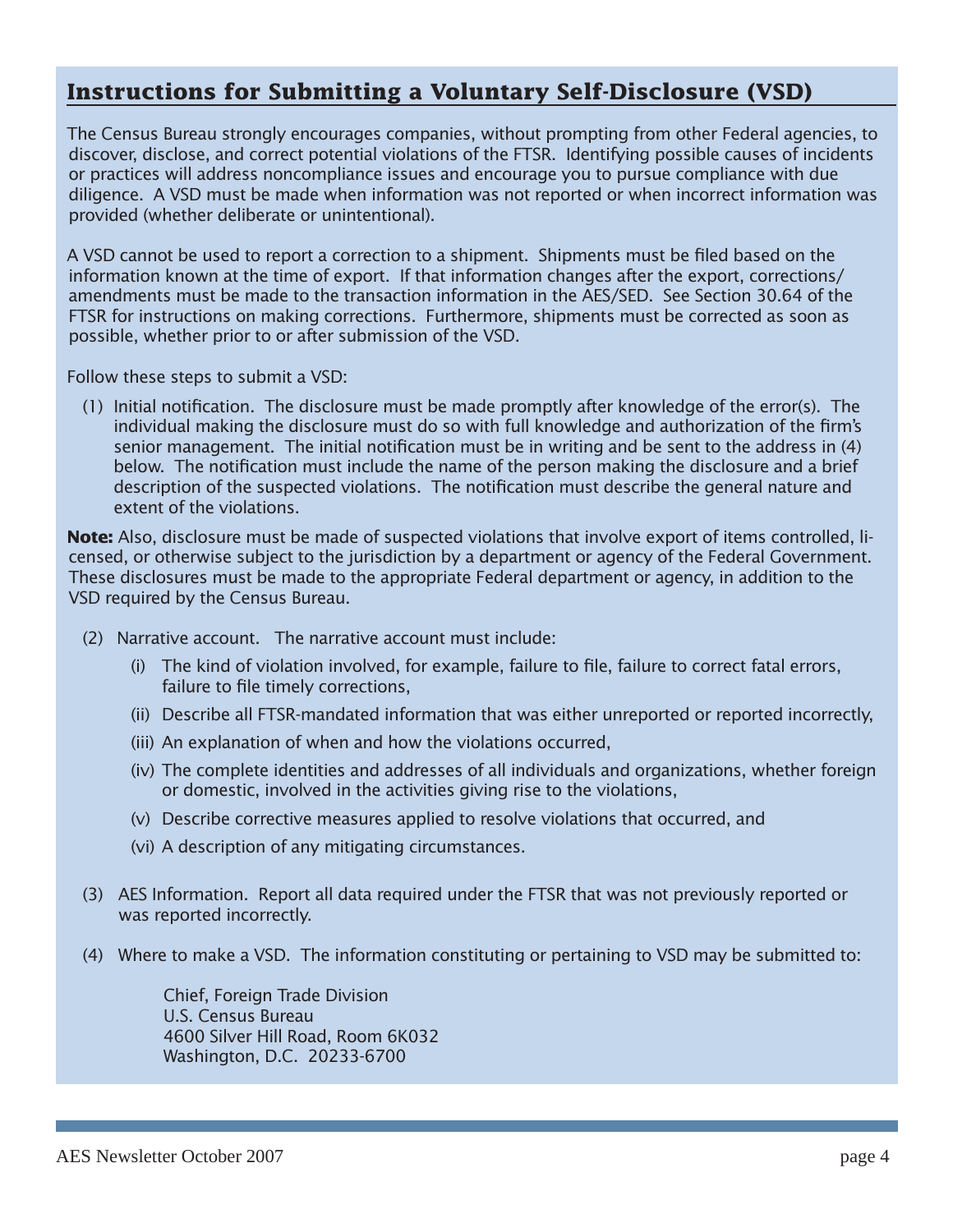### **How to Report Value**

Trade Compliance Managers and Officers:

My travels, to date, have taken me from New York to California and multiple points in between. During these travels, I have the opportunity to speak with individuals involved in all aspects of international trade. There are varying opinions, pertaining to the Census Bureau's requirements for reporting VALUE.

15 CFR, Part 30.7(q) is the section of the Foreign Trade Statistics Regulations that explains the Census requirements for reporting value on the Shipper's Export Declaration (SED) or through the Automated Export System (AES). There are three acceptable values that can be reported.

Traditionally, the value reported to the Census Bureau is the "selling price" from the sale of the merchandise to the buyer. This price is exclusive of performance based incentives on the part of the buyer.

If the sale is to a partially or fully owned entity, the value will generally be the manufacturing price, plus reasonable markup for shipping and handling. Companies normally discount their own entities less than their clients outside of the company.

Finally, there are shipments that are exported prior to actual sale. For these shipments, the Census Bureau requires you to report the "fair market value" for the commodity. This is the "fair market value" of the commodity in the US, not in the country of ultimate destination.

It is important that you report the correct value, as this information is used by the Census Bureau to compile the official trade statistics. If you have concerns pertaining to Valuation, please contact the Regulations, Outreach and Education Branch on 800-549-0595, Menu Option 3.

**E-mail**—Jerome.M.Greenwell@census.gov **Work**—301-763-6975 **Cell**—301-980-1743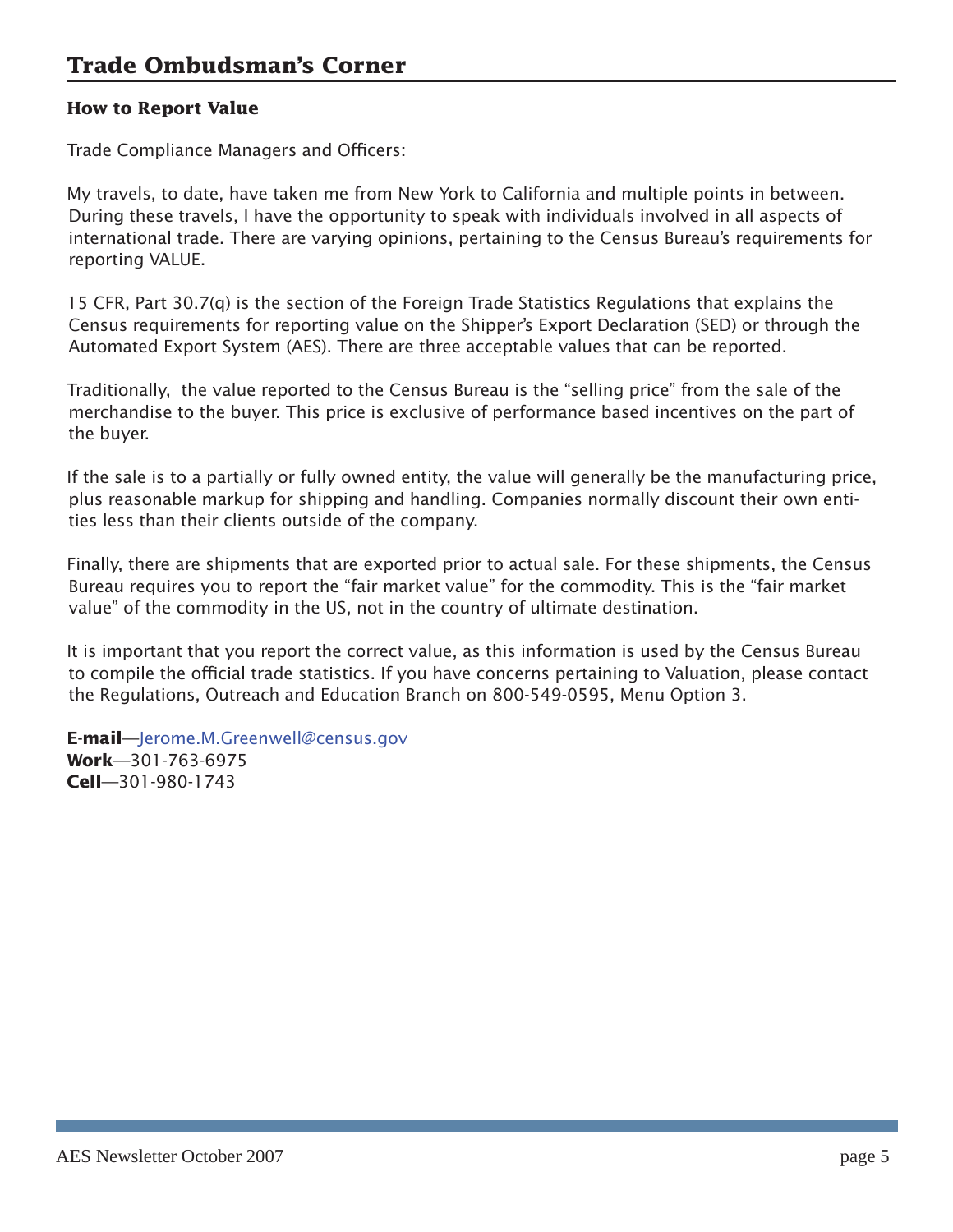### **2008 AES Import and Export Concordance**

### **2008 Schedule B and Harmonized Tariff Schedule (HTS) Tables**

**\*\*\*\*\*\*\*\*\*\*\*\*\*\*\*\*\*\*\*\*\*\*\*\*\*\*\*\*\*\*\*\*\*\*\*\*\*\*\*\*\*\***

#### **NEW SCHEDULE B & HTS CODES EFFECTIVE JANUARY 2008**

\*\*\*\*\*\*\*\*\*\*\*\*\*\*\*\*\*\*\*\*\*\*\*\*\*\*\*\*\*\*\*\*\*\*\*\*\*\*\*\*\*\*

The 2008 AES Export and Import Concordances will be available beginning in late December 2007:

<http://www.census.gov/foreign-trade/aes/documentlibrary/index.html#concordance>

### **AESPcLink Users—Please update your AESDirect Code Tables no later than January 2008.**

For further information or assistance, contact a Census Bureau AES Client Representative:

1-800-549-0595, Menu Option 1 or <askaes@census.gov>

### **AESDirect/AESPcLink**

**AES***Direct* **Users: If you have a pop-up box blocker on your computer, you must temporarily remove it to use the AES***Direct* **look-up feature. The search boxes will not pop-up during a look-up if you have the pop-up box blocker activated.**

**AES***PcLink* **Users: Remember to update your AES***Direct* **Code Tables regularly.**

### **Common Terms and Acroymns**

- AES Automated Export System
- AESTIR Automated Export System Trade Interface Requirements
- BIS Bureau of Industry and Security
- BOL Bill of Lading
- CBP U.S. Customs and Border Protection
- CCL Commerce Control List
- CFR Code of Federal Regulations
- DDTC Department of State, Directorate of Defense Trade Controls
- DUNS Data Universal Numbering System (Dun & Bradstreet Number)
- EAR Export Administration Regulations
- ECCN Export Control Classification Number
- EEI Electronic Export Information
- EIN Employer Identification Number
- FPPI Foreign Principal Party in Interest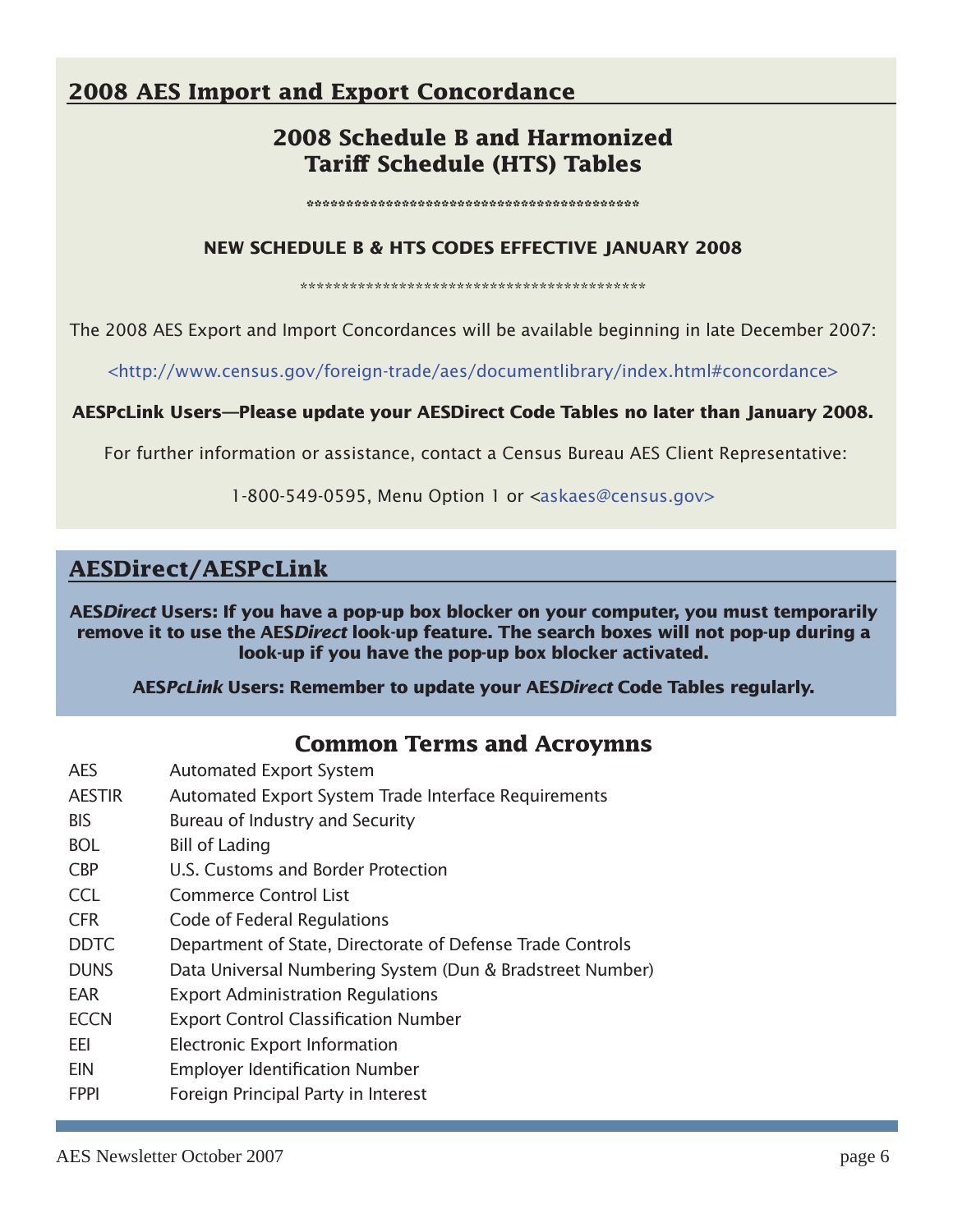| <b>FTD</b>    | Foreign Trade Division                                    |
|---------------|-----------------------------------------------------------|
| <b>FTSR</b>   | Foreign Trade Statistics Regulations                      |
| <b>FTZ</b>    | Foreign Trade Zone                                        |
| <b>HTSUSA</b> | Harmonized Tariff Schedule of the United States Annotated |
| <b>IATA</b>   | International Air Transport Association                   |
| <b>ISO</b>    | International Standards Organization                      |
| ITA.          | <b>International Trade Administration</b>                 |
| <b>ITAR</b>   | International Traffic in Arms Regulations                 |
| LOI           | Letter of Intent                                          |
| <b>NMFTA</b>  | National Motor Freight Traffic Association                |
| <b>OEA</b>    | Office of Enforcement Analysis                            |
| <b>OEE</b>    | Office of Export Enforcement                              |
| <b>OFAC</b>   | Office of Foreign Assets Control                          |
| <b>SCAC</b>   | <b>Standard Carrier Alpha Code</b>                        |
| Sch B         | Schedule B number                                         |
| <b>SED</b>    | Shipper's Export Declaration, form 7525-V                 |
| <b>USC</b>    | <b>United States Code</b>                                 |
| <b>USITC</b>  | U.S. International Trade Commission                       |
| <b>USML</b>   | U.S. Munitions List                                       |
| <b>USPPI</b>  | U.S. Principal Party in Interest                          |
| <b>VSD</b>    | <b>Voluntary Self Disclosure</b>                          |

### **Education and Outreach**

The Foreign Trade Division will participate in the following Bureau of Industry and Security (BIS) Compliance Seminars—

### **Date Location**

| February 13-14, 2008 | <b>Puerto Rico</b> |
|----------------------|--------------------|
| February 20-21, 2008 | Washington, DC     |
| April 8-9, 2008      | Atlanta, GA        |
| April 16-17, 2008    | Chicago, IL        |
| May 7-8, 2008        | Louisville, KY     |
| May 14-15, 2008      | Houston, TX        |
|                      |                    |

Please go to the following BIS Web site for details— <www.bis.doc.gov/seminarsandtraining/index.htm>

If you have further questions regarding the BIS seminars, please contact— **Christine Wheeler** Bureau of Industry and Security Office of Exporter Services Outreach and Educational Services Division (202) 482-6031

**Note:** The AES Compliance Conference and AESDirect/AESPcLink workshops have been suspended until further notice. Please continue to visit our Web site for updates: <www.census.gov/foreigntrade/aes/meetingsandpresentations/index.html>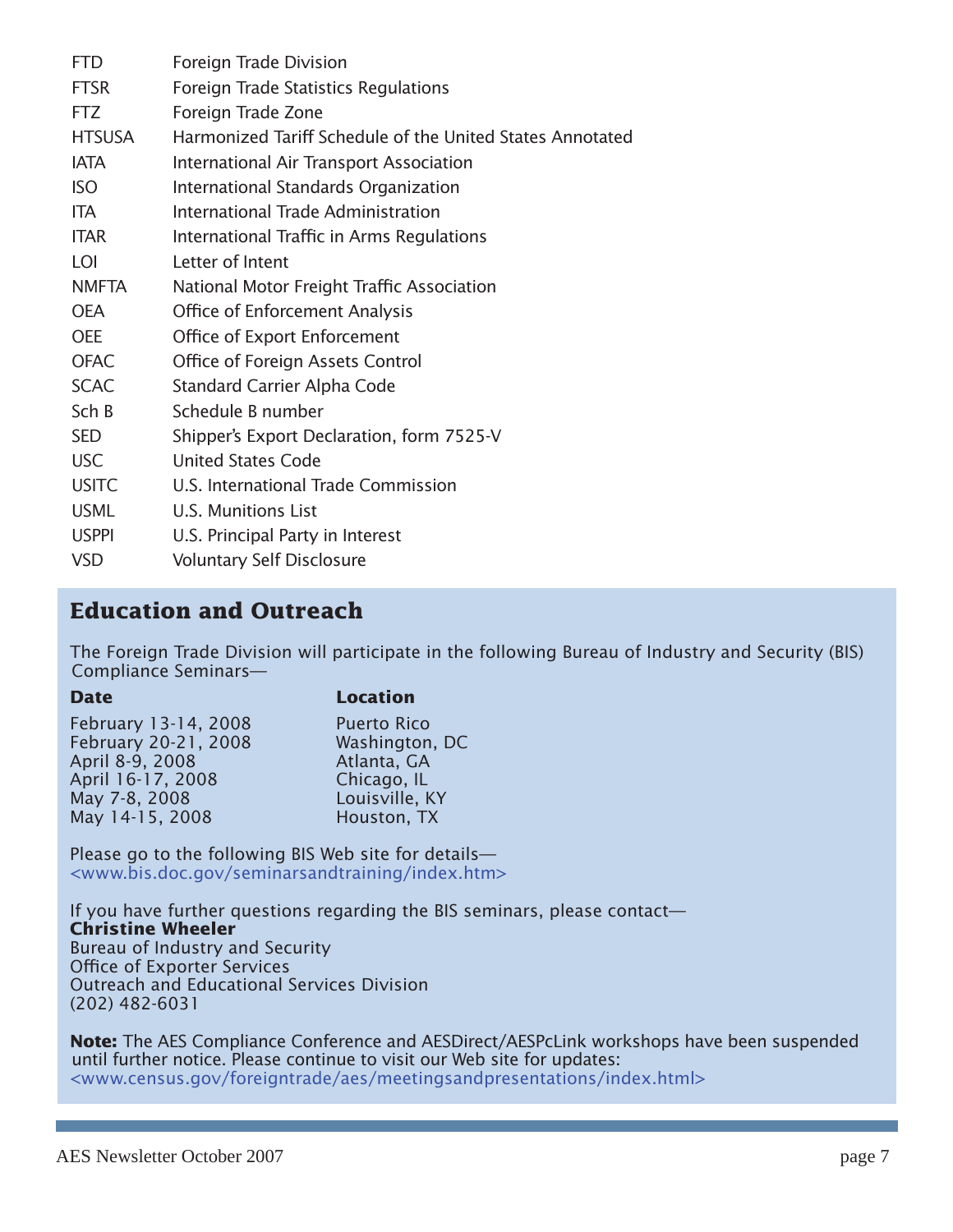### **Helpful Export Web Links**

The following documents on the Web should be viewed and printed and kept as reference to assist you in keeping in compliance with export regulations.

### **Examples of AES Proof of Filing Citation, Exclusion, and Exemption Legends**

<www.census.gov/foreign-trade/regulations/ftsrletters/ftsr168-amendment2.pdf>

#### **2006 Schedule B Table Harmonized Tariff Schedule of the United States, Annotated (HTSUSA)**

<www.census.gov/foreign-trade/aes/documentlibrary/index.html - concordance>

### **HTSUSA Not Valid For Export**

<www.census.gov/foreign-trade/aes/documentlibrary/hts-not-for-aes.html>

#### **Regulations to use AES for the Reporting of Items on the Commerce Control List or United States Munitions List**

#### *Census Bureau's Foreign Trade Statistics Regulation*

<www.census.gov/foreign-trade/regulations/fedregnotices/fedreg-07172003.pdf>

### *State Department Regulation*

<www.census.gov/foreign-trade/regulations/fedregnotices/ITARonAES.pdf>

### **AES Newsletters**

<www.census.gov/foreign-trade/aes/documentlibrary/index.html-aes\_newsletters>

#### **Bureau of Industry and Security (BIS) export controls and the Export Administration Regulations and how to use them**

<www.bis.doc.gov/ExportLicensingQandA.htm>

### **Contact Information**

### **AESDirect Technical Support Helpdesk (toll-free)**

Everyday: 7:00a.m.–7:00p.m. ET Voice: 877–715-4433 Fax: 301-562-7795 E-mail: boc-support@tradegate2000.com

### **Census Call Center: 1-800-549-0595**

Please note that the e-mail addresses below are not secure. Confidential company information should not be sent to these addresses.

If you have questions for the—

### **AES Branch, Select Option 1**

Monday through Friday 7:30a.m.–5:30p.m. ET Fax: 301-763-4610 or 301-763-6638 E-mail: ASKAES@census.gov